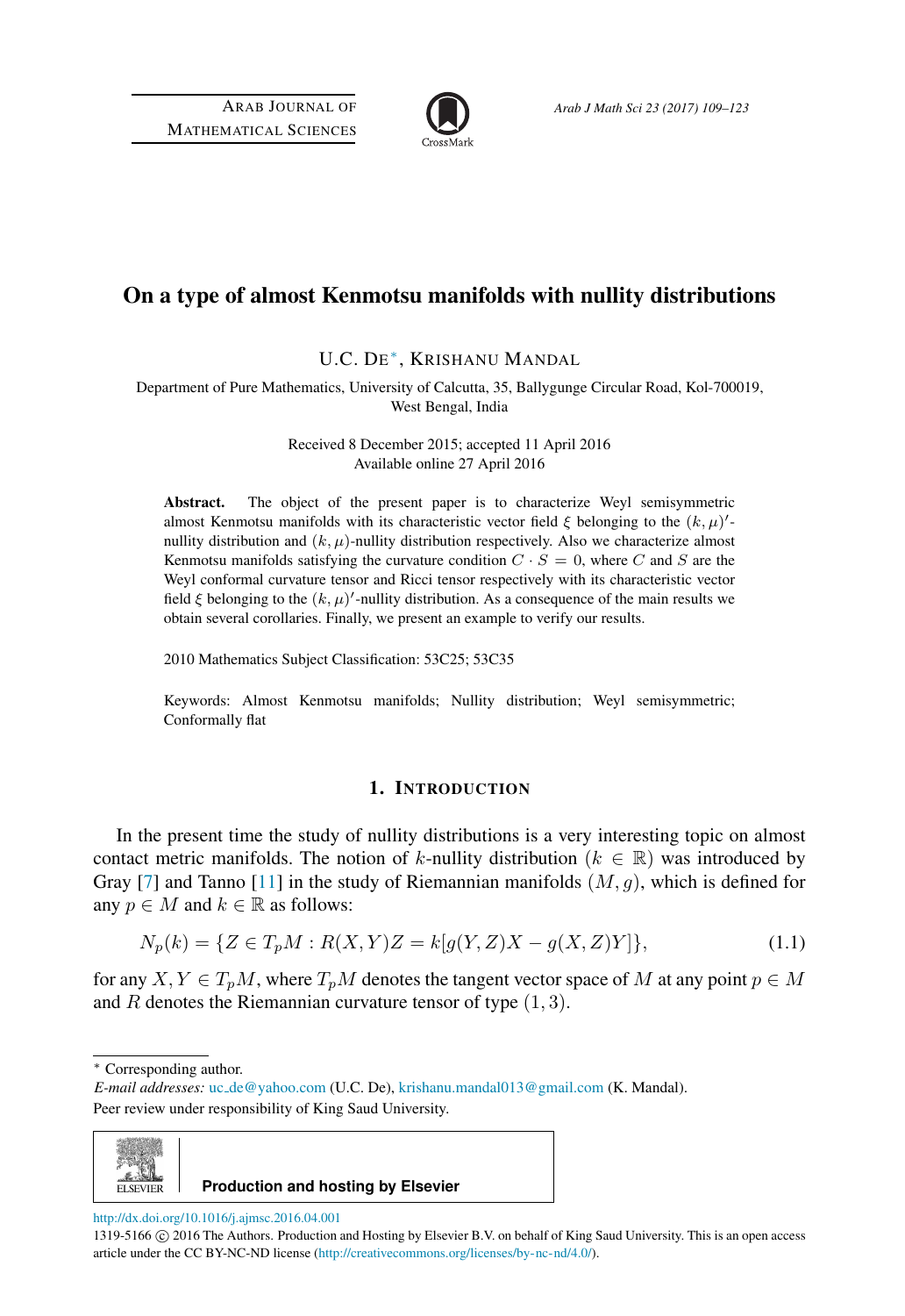Recently Blair, Koufogiorgos and Papantoniou [\[3\]](#page-13-1) introduced a generalized notion of the k-nullity distribution named the  $(k, \mu)$ -nullity distribution on a contact metric manifold  $(M^{2n+1}, \phi, \xi, \eta, g)$ , which is defined for any  $p \in M^{2n+1}$  and  $k, \mu \in \mathbb{R}$  as follows:

<span id="page-1-1"></span>
$$
N_p(k,\mu) = \{ Z \in T_p M^{2n+1} : R(X,Y)Z = k[g(Y,Z)X - g(X,Z)Y] + \mu[g(Y,Z)hX - g(X,Z)hY] \},
$$
 (1.2)

where  $h = \frac{1}{2} \mathcal{L}_{\xi} \phi$  and *£* denotes the Lie differentiation.

In [\[4\]](#page-13-2), Dileo and Pastore introduced the notion of  $(k, \mu)'$ -nullity distribution, another generalized notion of the k-nullity distribution, on an almost Kenmotsu manifold  $(M^{2n+1}, \phi, \xi, \eta, g)$ , which is defined for any  $p \in M^{2n+1}$  and  $k, \mu \in \mathbb{R}$  as follows:

<span id="page-1-0"></span>
$$
N_p(k,\mu)' = \{ Z \in T_p M^{2n+1} : R(X,Y)Z = k[g(Y,Z)X - g(X,Z)Y] + \mu[g(Y,Z)h'X - g(X,Z)h'Y] \}, (1.3)
$$

where  $h' = h \circ \phi$ .

On the other hand, Kenmotsu [\[9\]](#page-14-1) introduced a new type of contact metric manifolds named Kenmotsu manifolds nowadays. Let us consider  $M^{2n+1}$  be an almost contact metric manifold with almost contact structure  $(\phi, \xi, \eta, g)$  given by a  $(1, 1)$  tensor field  $\phi$ , a characteristic vector field  $\xi$ , a 1-form  $\eta$  and a compatible metric q satisfying the conditions [\[1,](#page-13-3)[2\]](#page-13-4)

$$
\phi^2 = -I + \eta \otimes \xi, \qquad \phi(\xi) = 0, \qquad \eta(\xi) = 1, \qquad \eta \circ \phi = 0,
$$
  

$$
g(\phi X, \phi Y) = g(X, Y) - \eta(X)\eta(Y),
$$

for any vector fields X and Y of  $T_pM^{2n+1}$ . The fundamental 2-form  $\Phi$  is defined by  $\Phi(X,Y) = g(X, \phi Y)$  for any vector fields X and Y of  $T_p M^{2n+1}$ . The condition for an almost contact metric manifold being normal is equivalent to vanishing of the  $(1, 2)$ type torsion tensor  $N_{\phi}$ , defined by  $N_{\phi} = [\phi, \phi] + 2d\eta \otimes \xi$ , where  $[\phi, \phi]$  is the Nijenhuis torsion of  $\phi$  [\[1\]](#page-13-3). A normal almost Kenmotsu manifold is a Kenmotsu manifold such that  $d\eta = 0$  and  $d\Phi = 2\eta \wedge \Phi$ . Also Kenmotsu manifolds can be characterized by  $(\nabla_X \phi)Y =$  $g(\phi X, Y)\xi - \eta(Y)\phi X$ , for any vector fields X, Y. It is well known [\[9\]](#page-14-1) that a Kenmotsu manifold  $M^{2n+1}$  is locally a warped product  $I \times f N^{2n}$  where  $N^{2n}$  is a Kähler manifold, I is an open interval with coordinate t and the warping function f, defined by  $f = ce^t$  for some positive constant c. Let us denote the distribution orthogonal to  $\xi$  by  $D$  and defined by  $\mathcal{D} = Ker(\eta) = Im(\phi)$ . In an almost Kenmotsu manifold, since  $\eta$  is closed,  $\mathcal{D}$  is an integrable distribution.

A Riemannian manifold  $(M^{2n+1}, g)$  is called locally symmetric if its curvature tensor R is parallel, that is,  $\nabla R = 0$ , where  $\nabla$  is the Levi-Civita connection. The notion of semisymmetric manifold, a proper generalization of locally symmetric manifold, is defined by  $R(X, Y) \cdot R = 0$ , where  $R(X, Y)$  acts on R as a derivation. A complete intrinsic classification of these manifolds was given by Szabó in  $[10]$  $[10]$ . A Riemannian manifold is said to be Weyl semisymmetric if the Weyl conformal curvature tensor C satisfies  $R \cdot C = 0$ . In a recent paper [\[8\]](#page-14-3) Jun, De and Pathak studied Weyl semisymmetric Kenmotsu manifolds.

In [\[5\]](#page-13-5), Dileo and Pastore studied locally symmetric almost Kenmotsu manifolds. Moreover almost Kenmotsu manifolds satisfying some nullity conditions were also investigated by Dileo and Pastore [\[4\]](#page-13-2). We refer the reader to [\[5,](#page-13-5)[4,](#page-13-2)[6\]](#page-13-6) for more related results on  $(k, \mu)'$ nullity distribution and  $(k, \mu)$ -nullity distribution on almost Kenmotsu manifolds. In recent papers [\[12–15\]](#page-14-4) Wang and Liu study almost Kenmotsu manifolds with nullity distributions.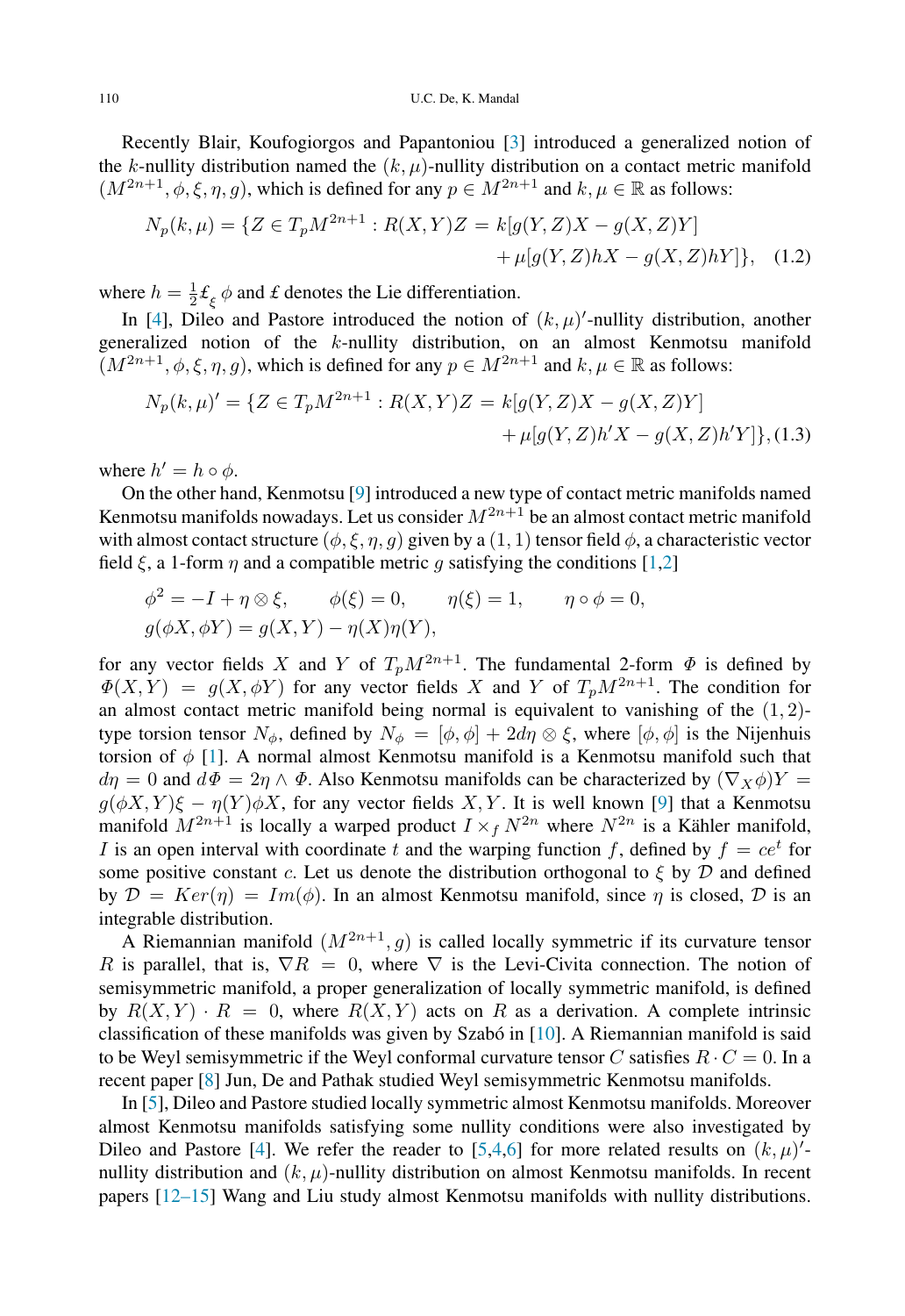In [\[13\]](#page-14-5), Wang and Liu study ξ-Riemannian semisymmetric almost Kenmotsu manifolds with  $\xi$  belonging to the  $(k, \mu)'$ -nullity distribution and  $(k, \mu)$ -nullity distribution.

The paper is organized as follows:

In Section [2,](#page-2-0) we give a brief account on almost Kenmotsu manifolds with  $\xi$  belonging to the  $(k, \mu)$ -nullity distribution and  $\xi$  belonging to the  $(k, \mu)'$ -nullity distribution. Section [3](#page-2-1) deals with Weyl semisymmetric almost Kenmotsu manifolds and almost Kenmotsu manifolds satisfying the curvature condition  $C \cdot S = 0$  with characteristic vector field  $\xi$  belonging to the  $(k, \mu)'$ -nullity distribution. Section [4](#page-7-0) is devoted to study conformally flat almost Kenmotsu manifolds and Weyl semisymmetric almost Kenmotsu manifolds with characteristic vector field  $\xi$  belonging to the  $(k, \mu)$ -nullity distribution. As a consequence of the main results we obtain several corollaries. In the final section, we present an example to verify our results.

### <span id="page-2-0"></span>2. ALMOST KENMOTSU MANIFOLDS

Let  $M^{2n+1}$  be an almost Kenmotsu manifold. We denote  $h = \frac{1}{2} \mathcal{L}_{\xi} \phi$  and  $l = R(\cdot, \xi)\xi$  on  $M^{2n+1}$ . The two  $(1, 1)$ -type tensors l and h are symmetric and satisfy [\[4\]](#page-13-2)

$$
h\xi = 0,
$$
  $l\xi = 0,$   $tr(h) = 0,$   $tr(h\phi) = 0,$   $h\phi + \phi h = 0.$  (2.1)

Besides the above we have the following results [\[4\]](#page-13-2)

$$
\nabla_X \xi = X - \eta(X)\xi - \phi h X (\Rightarrow \nabla_{\xi} \xi = 0),\tag{2.2}
$$

$$
\phi l \phi - l = 2(h^2 - \phi^2),\tag{2.3}
$$

$$
R(X,Y)\xi = \eta(X)(Y - \phi hY) - \eta(Y)(X - \phi hX) + (\nabla_Y \phi h)X - (\nabla_X \phi h)Y, (2.4)
$$

for any vector fields X, Y. The  $(1, 1)$ -type symmetric tensor field  $h' = h \circ \phi$  is anticommuting with  $\phi$  and  $h' \xi = 0$ . Also it is clear that

$$
h = 0 \Leftrightarrow h' = 0, \qquad {h'}^2 = (k+1)\phi^2 (\Leftrightarrow h^2 = (k+1)\phi^2).
$$
 (2.5)

## <span id="page-2-2"></span><span id="page-2-1"></span>3.  $\xi$  belongs to the  $(k,\mu)'$ -nullity distribution

In this section we consider an almost Kenmotsu manifold with  $\xi$  belonging to the  $(k, \mu)'$ nullity distribution. Let  $X \in \mathcal{D}$  be the eigenvector of  $h'$  corresponding to the eigenvalue  $\lambda$ . Then from [\(2.5\)](#page-2-2) it is clear that  $\lambda^2 = -(k+1)$ , a constant. Hence  $k \le -1$  and  $\lambda =$  $\pm \sqrt{-k-1}$ . We denote the eigenspaces associated with h' by  $[\lambda]'$  and  $[-\lambda]'$  corresponding to the non-zero eigenvalues  $\lambda$  and  $-\lambda$  of  $h'$  respectively. To prove our main theorem in this section we recall some results:

<span id="page-2-3"></span>**Lemma 3.1** (*Prop. 4.1 and Prop. 4.3 of* [\[4\]](#page-13-2)). *Let*  $(M^{2n+1}, \phi, \xi, \eta, g)$  *be an almost Kenmotsu manifold such that*  $\xi$  *belongs to the*  $(k, \mu)'$ -*nullity distribution and*  $h' \neq 0$ . Then  $k <$  $-1$ ,  $\mu = -2$  and Spec  $(h') = \{0, \lambda, -\lambda\}$ , with 0 as simple eigenvalue and  $\lambda = \sqrt{-k-1}$ . *The distributions*  $[\xi] \oplus [\lambda]'$  *and*  $[\xi] \oplus [-\lambda]'$  *are integrable with totally geodesic leaves. The distributions* [λ] ′ *and* [−λ] ′ *are integrable with totally umbilical leaves. Furthermore, the sectional curvature is given as follows:*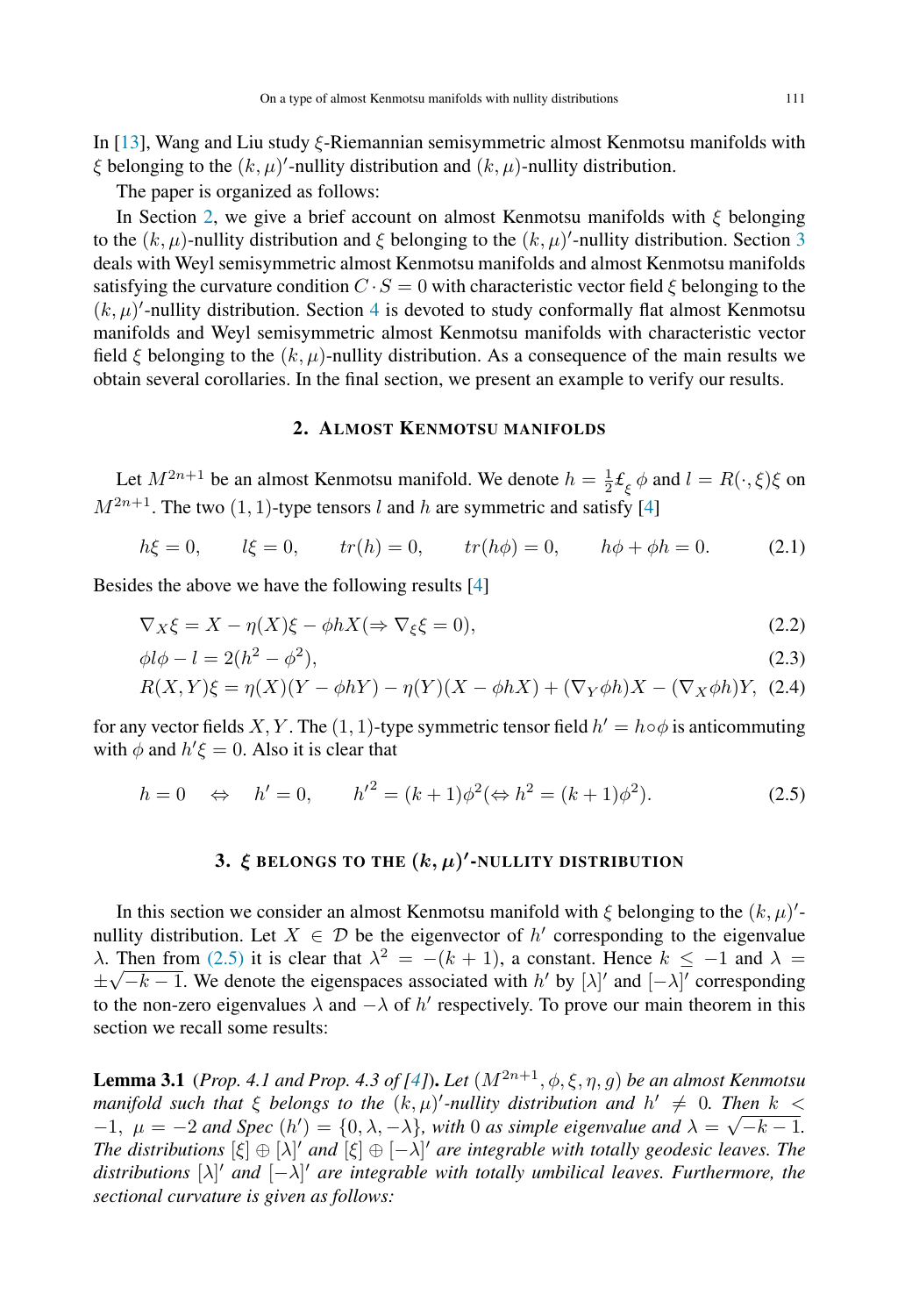(a)  $K(X, \xi) = k - 2\lambda$  if  $X \in [\lambda]'$  and  $K(X,\xi) = k + 2\lambda \text{ if } X \in [-\lambda]'$ , (b)  $K(X, Y) = k - 2\lambda$  *if*  $X, Y \in [\lambda]$ ;  $K(X,Y) = k + 2\lambda$  if  $X, Y \in [-\lambda]'$  and  $K(X,Y) = -(k+2)$  if  $X \in [\lambda]'$ ,  $Y \in [-\lambda]'$ , (c)  $M^{2n+1}$  *has constant negative scalar curvature*  $r = 2n(k - 2n)$ *.* 

<span id="page-3-4"></span>**Lemma 3.2** (*Lemma 3 of [\[14\]](#page-14-6)*). *Let*  $(M^{2n+1}, \phi, \xi, \eta, g)$  *be an almost Kenmotsu manifold* with  $\xi$  belonging to the  $(k,\mu)'$ -nullity distribution. If  $h' \neq 0$ , then the Ricci operator  $Q$  of  $M^{2n+1}$  *is given by* 

<span id="page-3-5"></span><span id="page-3-1"></span>
$$
Q = -2ni d + 2n(k+1)\eta \otimes \xi - 2nh'.
$$
\n
$$
(3.1)
$$

*Moreover, the scalar curvature of*  $M^{2n+1}$  *is*  $2n(k-2n)$ *.* 

**Lemma 3.3** (*Proposition 4.2 of [\[4\]](#page-13-2)*). *Let*  $(M^{2n+1}, \phi, \xi, \eta, q)$  *be an almost Kenmotsu manifold such that*  $h' \neq 0$  *and*  $\xi$  *belongs to the*  $(k, -2)'$ -nullity distribution. Then for any  $X_{\lambda}, Y_{\lambda}, Z_{\lambda} \in [\lambda]'$  and  $X_{-\lambda}, Y_{-\lambda}, Z_{-\lambda} \in [-\lambda]'$ , the Riemannian curvature tensor satisfies:

$$
R(X_{\lambda}, Y_{\lambda})Z_{-\lambda} = 0,
$$
  
\n
$$
R(X_{-\lambda}, Y_{-\lambda})Z_{\lambda} = 0,
$$
  
\n
$$
R(X_{\lambda}, Y_{-\lambda})Z_{\lambda} = (k+2)g(X_{\lambda}, Z_{\lambda})Y_{-\lambda},
$$
  
\n
$$
R(X_{\lambda}, Y_{-\lambda})Z_{-\lambda} = -(k+2)g(Y_{-\lambda}, Z_{-\lambda})X_{\lambda},
$$
  
\n
$$
R(X_{\lambda}, Y_{\lambda})Z_{\lambda} = (k-2\lambda)[g(Y_{\lambda}, Z_{\lambda})X_{\lambda} - g(X_{\lambda}, Z_{\lambda})Y_{\lambda}],
$$
  
\n
$$
R(X_{-\lambda}, Y_{-\lambda})Z_{-\lambda} = (k+2\lambda)[g(Y_{-\lambda}, Z_{-\lambda})X_{-\lambda} - g(X_{-\lambda}, Z_{-\lambda})Y_{-\lambda}].
$$

From  $(1.3)$  we have

<span id="page-3-0"></span>
$$
R(X,Y)\xi = k[\eta(Y)X - \eta(X)Y] + \mu[\eta(Y)h'X - \eta(X)h'Y],
$$
\n(3.2)

where  $k, \mu \in \mathbb{R}$ . Also we get from [\(3.2\)](#page-3-0)

<span id="page-3-3"></span>
$$
R(\xi, X)Y = k[g(X, Y)\xi - \eta(Y)X] + \mu[g(h'X, Y)\xi - \eta(Y)h'X].
$$
\n(3.3)

Contracting  $Y$  in [\(3.2\)](#page-3-0) we have

<span id="page-3-2"></span>
$$
S(X,\xi) = 2nk\eta(X). \tag{3.4}
$$

The Weyl conformal curvature tensor C on a  $(2n + 1)$ -dimensional manifold is defined by [\[16\]](#page-14-7)

<span id="page-3-6"></span>
$$
C(X,Y)Z = R(X,Y)Z - \frac{1}{2n-1} \{ S(Y,Z)X - S(X,Z)Y + g(Y,Z)QX
$$

$$
-g(X,Z)QY \} + \frac{r}{2n(2n-1)} \{ g(Y,Z)X - g(X,Z)Y \},
$$
(3.5)

where X, Y, Z are any vector fields, S is the Ricci tensor of type  $(0, 2)$  and Q is the Ricci operator defined by  $S(X, Y) = g(QX, Y)$ . Using the results [\(3.1\)](#page-3-1)[–\(3.4\)](#page-3-2) one can easily obtain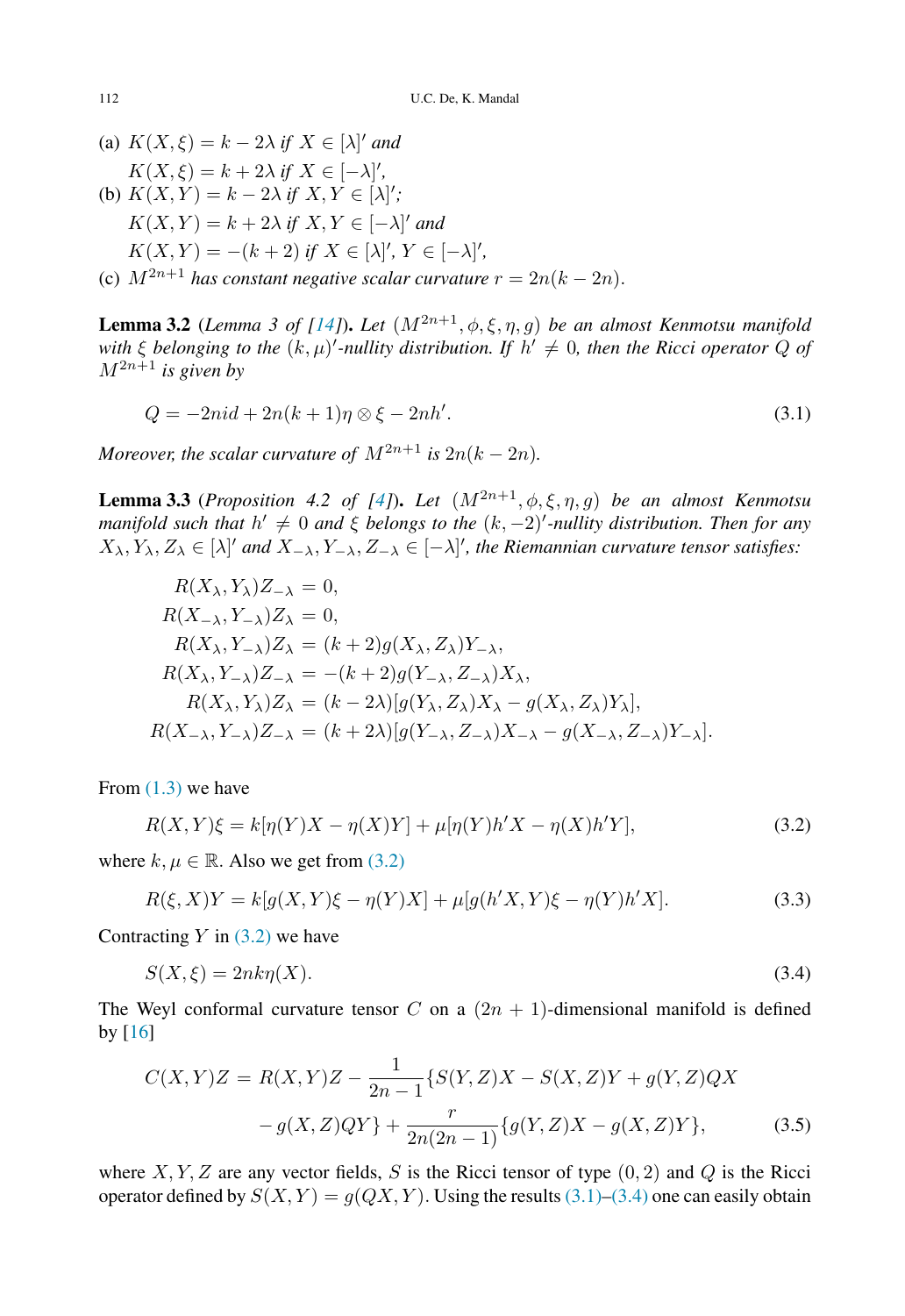the following:

$$
C(\xi, Y)Z = \left(\mu + \frac{2n}{2n - 1}\right) \{g(h'Y, Z)\xi - \eta(Z)h'Y\},\tag{3.6}
$$

<span id="page-4-2"></span><span id="page-4-1"></span>
$$
C(X,Y)\xi = \left(\mu + \frac{2n}{2n-1}\right) \{\eta(Y)h'X - \eta(X)h'Y\}.
$$
 (3.7)

Now we are in a position to prove our main theorem.

<span id="page-4-5"></span>**Theorem 3.1.** *Let*  $(M^{2n+1}, \phi, \xi, \eta, g)(n > 1)$  *be an almost Kenmotsu manifold with*  $\xi$ *belonging to the*  $(k, \mu)'$ -nullity distribution and  $h' \neq 0$ . If the manifold  $M^{2n+1}$  is Weyl *semisymmetric then*  $M^{2n+1}$  *is locally isometric to the Riemannian product of an*  $(n + 1)$ *dimensional manifold of constant sectional curvature* −4 *and a flat* n*-dimensional manifold.*

**Proof.** We suppose that the manifold is conformally semisymmetric, that is,  $R \cdot C = 0$ . Then  $(R(X, Y) \cdot C)(U, V)W = 0$  for all vector fields X, Y, U, V, W, which implies

<span id="page-4-0"></span>
$$
R(X,Y)C(U,V)W - C(R(X,Y)U,V)W - C(U,R(X,Y)V)W - C(U,V)R(X,Y)W = 0.
$$
\n(3.8)

Substituting  $X = U = \xi$  in [\(3.8\)](#page-4-0) we have,

<span id="page-4-4"></span>
$$
R(\xi, Y)C(\xi, V)W - C(R(\xi, Y)\xi, V)W - C(\xi, R(\xi, Y)V)W - C(\xi, V)R(\xi, Y)W = 0.
$$
\n(3.9)

Making use of  $(3.3)$  and  $(3.6)$  we get

<span id="page-4-3"></span>
$$
R(\xi, Y)C(\xi, V)W
$$
  
= k[g(Y, C(\xi, V)W)\xi - \eta(C(\xi, V)W)Y]  
+ \mu[g(h'Y, C(\xi, V)W)\xi - \eta(C(\xi, V)W)h'Y]  
= k\left(\mu + \frac{2n}{2n - 1}\right) \{g(h'V, W)\eta(Y)\xi - g(h'V, W)Y - \eta(W)g(Y, h'V)\xi\}  
-\mu\left(\mu + \frac{2n}{2n - 1}\right) \{g(h'Y, h'V)\eta(W)\xi + g(h'V, W)h'Y\}, (3.10)

for any vector fields  $Y, V, W$  on  $M^{2n+1}$ .

Similarly, it follows from [\(3.3\)](#page-3-3) and [\(3.6\)](#page-4-1) that

$$
C(R(\xi, Y)\xi, V)W
$$
  
=  $k\eta(Y)C(\xi, V)W - kC(Y, V)W - \mu C(h'Y, V)W$   
=  $k\left(\mu + \frac{2n}{2n-1}\right) \{g(h'V, W)\eta(Y)\xi - \eta(W)\eta(Y)h'V\}$   
-  $kC(Y, V)W - \mu C(h'Y, V)W,$  (3.11)

for any vector fields  $Y, V, W$  on  $M^{2n+1}$ .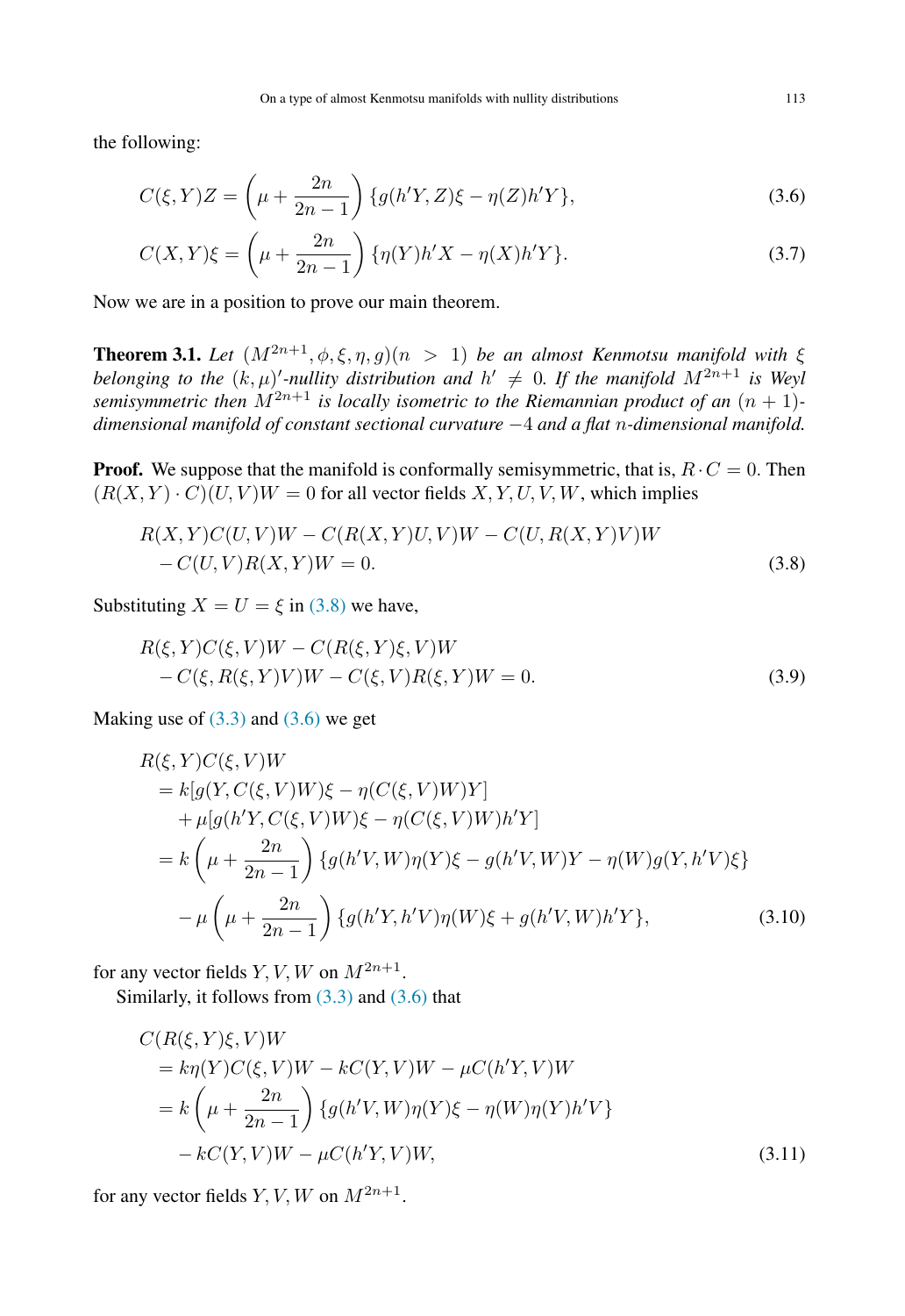With the help of  $(3.3)$  and  $(3.6)$  we obtain

$$
C(\xi, R(\xi, Y)V)W \n= kg(Y, V)C(\xi, \xi)W - k\eta(V)C(\xi, Y)W \n+ \mu g(h'Y, V)C(\xi, \xi)W - \mu \eta(V)C(\xi, h'Y)W \n= -k\left(\mu + \frac{2n}{2n-1}\right) \{g(h'Y, W)\eta(V)\xi - \eta(W)\eta(V)h'Y\} \n+ \mu(k+1)\left(\mu + \frac{2n}{2n-1}\right) \{g(Y, W)\eta(V)\xi - \eta(W)\eta(V)Y\},
$$
\n(3.12)

for any vector fields  $Y, V, W$  on  $M^{2n+1}$ . Again using  $(3.3)$ ,  $(3.6)$  and  $(3.7)$  we have

$$
C(\xi, V)R(\xi, Y)W
$$
  
=  $kg(Y, W)C(\xi, V)\xi - k\eta(W)C(\xi, V)Y$   
+  $\mu g(h'Y, W)C(\xi, V)\xi - \mu\eta(W)C(\xi, V)h'Y$   
=  $-\left(\mu + \frac{2n}{2n-1}\right) \{kg(Y, W)h'V + \mu g(h'Y, W)h'V + \mu g(h'V, h'Y)\eta(W)\xi\}$   
-  $k\left(\mu + \frac{2n}{2n-1}\right) \{g(h'V, Y)\eta(W)\xi - \eta(Y)\eta(W)h'V\},$  (3.13)

for any vector fields  $Y, V, W$  on  $M^{2n+1}$ .

Finally, substituting  $(3.10)$ – $(3.13)$  in  $(3.9)$  yields

<span id="page-5-0"></span>
$$
kC(Y, V)W + \mu C(h'Y, V)W + \left(\mu + \frac{2n}{2n - 1}\right)\{-kg(h'V, W)Y - \mu g(h'V, W)h'Y + kg(h'Y, W)\eta(V)\xi - k\eta(V)\eta(W)h'Y - \mu(k + 1)g(Y, W)\eta(V)\xi + \mu(k + 1)\eta(V)\eta(W)Y + kg(Y, W)h'V + \mu g(h'Y, W)h'V \} = 0,
$$
\n(3.14)

for any vector fields  $Y, V, W$  on  $M^{2n+1}$ .

Substituting  $Y = h'Y$  in [\(3.14\)](#page-5-1) and using the fact  $h'^2 = (k+1)\phi^2$  of [\(2.5\)](#page-2-2) we get

<span id="page-5-1"></span>
$$
kC(h'Y, V)W - \mu(k+1)C(Y, V)W + \left(\mu + \frac{2n}{2n-1}\right)\{-kg(h'V, W)h'Y
$$
  
+  $\mu(k+1)g(h'V, W)Y - k(k+1)g(Y, W)\eta(V)\xi + k(k+1)\eta(V)\eta(W)Y$   
-  $\mu(k+1)g(h'Y, W)\eta(V)\xi + \mu(k+1)\eta(V)\eta(W)h'Y$   
+  $kg(h'Y, W)h'V - \mu(k+1)g(Y, W)h'V = 0,$  (3.15)

for any vector fields  $Y, V, W$  on  $M^{2n+1}$ .

Subtracting  $\mu$  multiple of [\(3.15\)](#page-5-2) from k multiple of [\(3.14\)](#page-5-1) implies

<span id="page-5-3"></span><span id="page-5-2"></span>
$$
(k+2)^{2}C(Y,V)W + (k+2)^{2}\left(\mu + \frac{2n}{2n-1}\right)\left\{g(h'Y,W)\eta(V)\xi\right\}
$$

$$
-\eta(V)\eta(W)h'Y - g(h'V,W)Y + g(Y,W)h'V\} = 0,
$$
(3.16)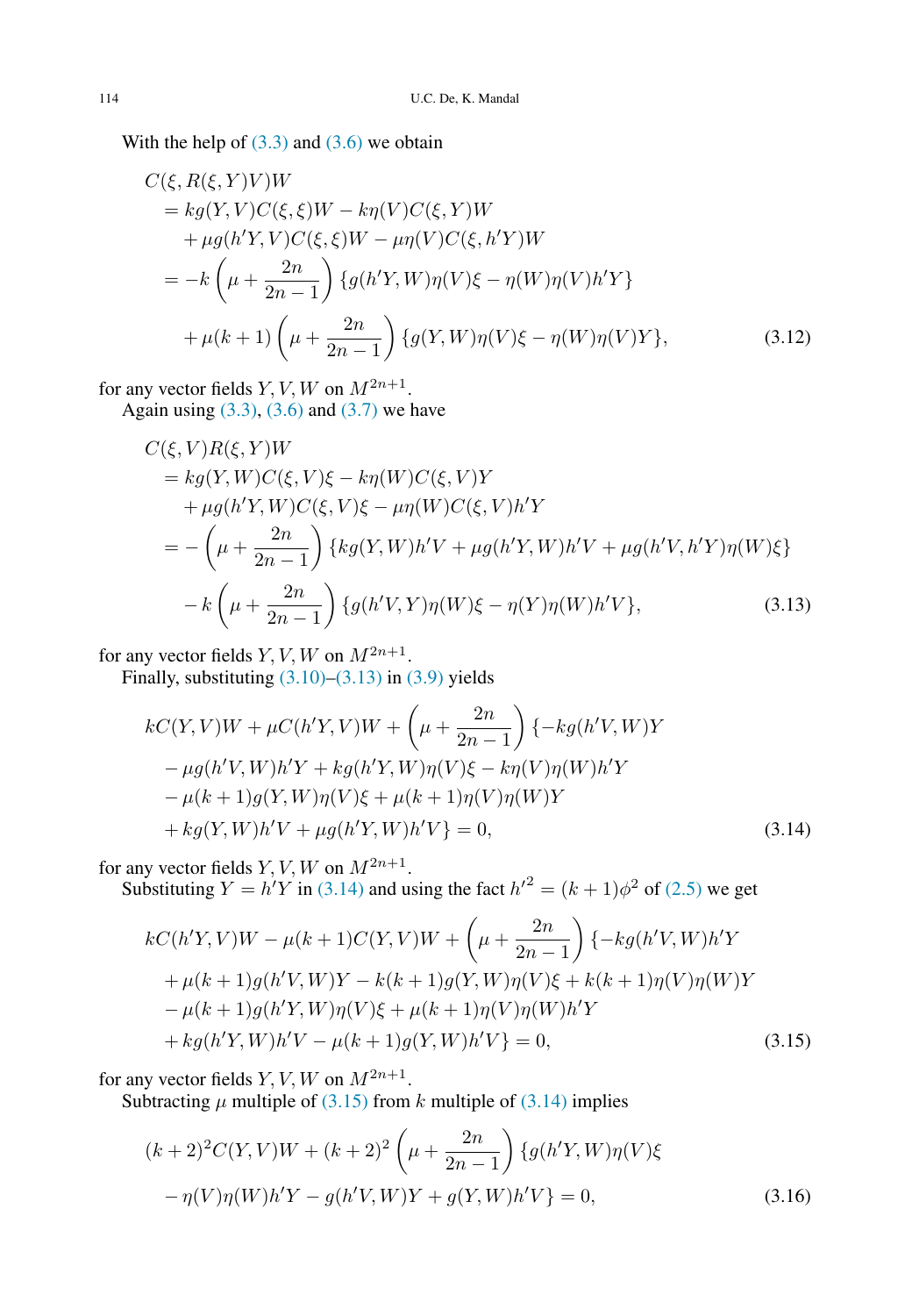for any vector fields Y, V, W on  $M^{2n+1}$ . In [\[4\]](#page-13-2), Dileo and Pastore proved that if  $\xi$  belongs to the  $(k, \mu)'$ -nullity distribution then  $\mu = -2$ . Using this result, [Lemmas 3.2](#page-3-4) and [3.3](#page-3-5) and letting  $Y, V, W \in [-\lambda]'$  we have

<span id="page-6-0"></span>
$$
C(Y,V)W = \frac{2nk - 2\lambda + 2n}{2n - 1} \{g(V,W)Y - g(Y,W)V\},
$$
\n(3.17)

for any vector fields  $Y, V, W$  on  $M^{2n+1}$ .

With the help of [\(3.17\)](#page-6-0) and noticing  $Y, V, W \in [-\lambda]'$  we obtain from [\(3.16\)](#page-5-3)

<span id="page-6-1"></span>
$$
(k+2)^{2}(k+1-\lambda)\{g(V,W)Y - g(Y,W)V\} = 0.
$$
\n(3.18)

Making use of [\(3.18\)](#page-6-1) and the fact  $\lambda = \pm$ √  $-k-1$  yields

<span id="page-6-2"></span>
$$
\lambda(\lambda - 1)^2(\lambda + 1)^3 = 0.\tag{3.19}
$$

Since  $h' \neq 0$ , [\(2.5\)](#page-2-2) implies  $k \neq -1$  and hence  $\lambda \neq 0$ . Then it follows from [\(3.19\)](#page-6-2) that  $\lambda^2 = 1$ and consequently  $k = -2$ . Without loss of any generality we may choose  $\lambda = 1$ . Then we have from [Lemma 3.3](#page-3-5)

$$
R(X_{\lambda}, Y_{\lambda})Z_{\lambda} = -4[g(Y_{\lambda}, Z_{\lambda})X_{\lambda} - g(X_{\lambda}, Z_{\lambda})Y_{\lambda}],
$$
  

$$
R(X_{-\lambda}, Y_{-\lambda})Z_{-\lambda} = 0,
$$

for any  $X_{\lambda}, Y_{\lambda}, Z_{\lambda} \in [\lambda]'$  and  $X_{-\lambda}, Y_{-\lambda}, Z_{-\lambda} \in [-\lambda]'$ . Also noticing  $\mu = -2$  it follows from [Lemma 3.1](#page-2-3) that  $K(X, \xi) = -4$  for any  $X \in [\lambda]'$  and  $K(X, \xi) = 0$  for any  $X \in [-\lambda]'$ . Again from [Lemma 3.1](#page-2-3) we see that  $K(X,Y) = -4$  for any  $X, Y \in [\lambda]'$ ;  $K(X,Y) = 0$ for any  $X, Y \in [-\lambda]'$  and  $K(X, Y) = 0$  for any  $X \in [\lambda]'$ ,  $Y \in [-\lambda]'$ . As is shown in [\[4\]](#page-13-2) that the distribution  $[\xi] \oplus [\lambda]'$  is integrable with totally geodesic leaves and the distribution  $[-\lambda]'$  is integrable with totally umbilical leaves by  $H = -(1 - \lambda)\xi$ , where H is the mean curvature vector field for the leaves of  $[-\lambda]'$  immersed in  $M^{2n+1}$ . Here  $\lambda = 1$ , then two orthogonal distributions  $[\xi] \oplus [\lambda]'$  and  $[-\lambda]'$  are both integrable with totally geodesic leaves immersed in  $M^{2n+1}$ . Then we can say that  $M^{2n+1}$  is locally isometric to  $\mathbb{H}^{n+1}(-4) \times \mathbb{R}^n$ . This completes the proof of our theorem.  $\Box$ 

Since conformally symmetric manifold ( $\nabla C = 0$ ) implies  $R \cdot C = 0$ , therefore from [Theorem 3.1](#page-4-5) we can state the following:

**Corollary 3.1.** *A conformally symmetric almost Kenmotsu manifold*  $M^{2n+1}(n > 1)$  *with*  $\xi$ *belonging to the*  $(k, \mu)'$ -nullity distribution and  $h' \neq 0$  is locally isometric to the Riemannian *product of an* (n + 1)*-dimensional manifold of constant sectional curvature* −4 *and a flat* n*dimensional manifold.*

Since  $R \cdot R = 0$  implies  $R \cdot C = 0$ , we obtain the following:

Corollary 3.2. *A semisymmetric almost Kenmotsu manifold*  $M^{2n+1}(n > 1)$  *with*  $\xi$ *belonging to the*  $(k, \mu)'$ -nullity distribution and  $h' \neq 0$  is locally isometric to the Riemannian *product of an*  $(n + 1)$ *-dimensional manifold of constant sectional curvature* −4 *and a flat* n*dimensional manifold.*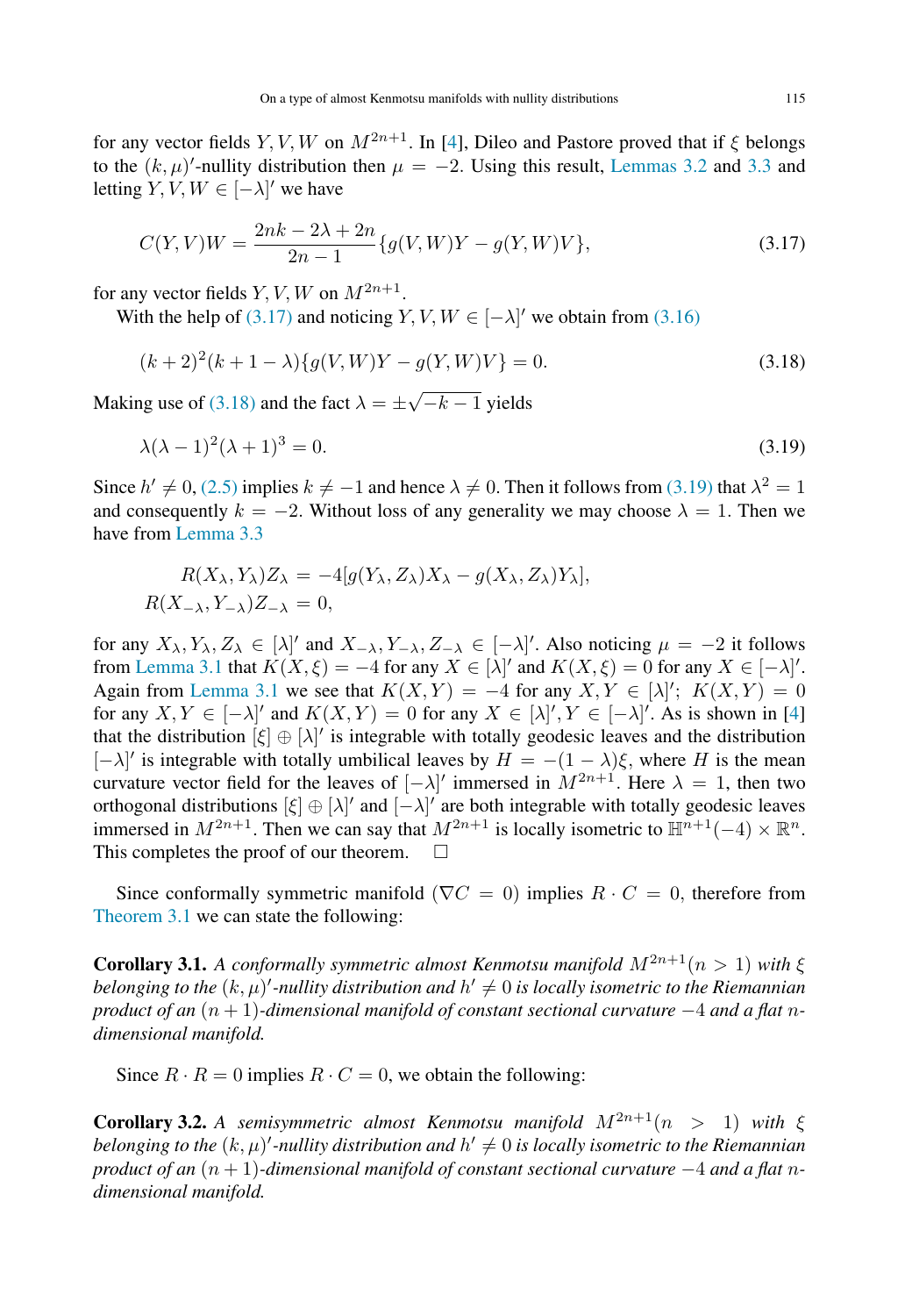The above corollary has been proved by Wang and Liu [\[13\]](#page-14-5). Obviously, [Theorem 3.1](#page-4-5) generalizes the theorem of Wang and Liu [\[13\]](#page-14-5).

Next we consider an almost Kenmotsu manifold with  $\xi$  belonging to the  $(k, \mu)'$ -nullity distribution and  $h' \neq 0$  satisfying the curvature condition  $C \cdot S = 0$ . Then  $(C(X, Y) \cdot$  $S(U, V) = 0$  for all vector fields  $X, Y, U, V$ , which implies

<span id="page-7-1"></span>
$$
S(C(X, Y)U, V) + S(U, C(X, Y)V) = 0,
$$
\n(3.20)

for any vector fields  $X, Y, U, V$  on  $M^{2n+1}$ .

Substituting  $X = U = \xi$  in [\(3.20\)](#page-7-1) we have,

<span id="page-7-2"></span>
$$
S(C(\xi, Y)\xi, V) + S(\xi, C(\xi, Y)V) = 0.
$$
\n(3.21)

Making use of  $(3.4)$  and  $(3.6)$  we get from  $(3.21)$ 

$$
\left(\mu + \frac{2n}{2n+1}\right) \{ S(h'Y, V) - 2nkg(h'Y, V) \} = 0,
$$
\n(3.22)

for any vector fields  $Y, V$  on  $M^{2n+1}$ . Since  $\xi$  belongs to the  $(k, \mu)'$ -nullity distribution, therefore  $\mu = -2$  [\[4\]](#page-13-2).

Hence for  $2n + 1 > 5$ ,

<span id="page-7-3"></span>
$$
S(h'Y, V) = 2nkg(h'Y, V),\tag{3.23}
$$

for any vector fields  $Y, V$  on  $M^{2n+1}$ .

Replacing Y by  $h'Y$  in [\(3.23\)](#page-7-3) and using [\(2.5\)](#page-2-2) yields

$$
(k+1)\{S(Y,V) - 2nkg(Y,V)\} = 0,\t(3.24)
$$

for any vector fields  $Y, V$  on  $M^{2n+1}$ .

Suppose  $k + 1 = 0$ , that is,  $k = -1$ . Dileo and Pastore [\[4\]](#page-13-2) prove that in an almost Kenmotsu manifold with  $\xi$  belonging to the  $(k, \mu)'$ -nullity distribution if  $k = -1$ , then  $h' = 0$  and the manifold  $M^{2n+1}$  is locally a warped product of an almost Kähler manifold and an open interval. Thus  $k + 1 = 0$  contradicts our hypothesis  $h' \neq 0$ . Therefore  $S(V, Y) = 2nkg(V, Y)$ , for any vector fields V, Y on  $M^{2n+1}$ . Thus the manifold is an Einstein manifold.

Conversely, if the manifold under consideration is an Einstein manifold, then from [\(3.20\)](#page-7-1) it follows that  $C \cdot S = 0$  holds identically.

<span id="page-7-4"></span>By the above discussions we can state the following:

**Theorem 3.2.** An almost Kenmotsu manifold  $(M^{2n+1}, \phi, \xi, \eta, g)$ ,  $n > 1$ , with  $\xi$  belonging to the  $(k, \mu)'$ -nullity distribution and  $h' \neq 0$  satisfies the curvature condition  $C \cdot S = 0$  if and *only if the manifold is an Einstein manifold.*

### <span id="page-7-0"></span>4.  $\xi$  belongs to the  $(k, \mu)$ -nullity distribution

In this section we study the curvature properties  $C = 0$  and  $R \cdot C = 0$  on an almost Kenmotsu manifold with  $\xi$  belonging to the  $(k, \mu)$ -nullity distribution, where C and R are the conformal curvature tensor and Riemannian curvature tensor respectively.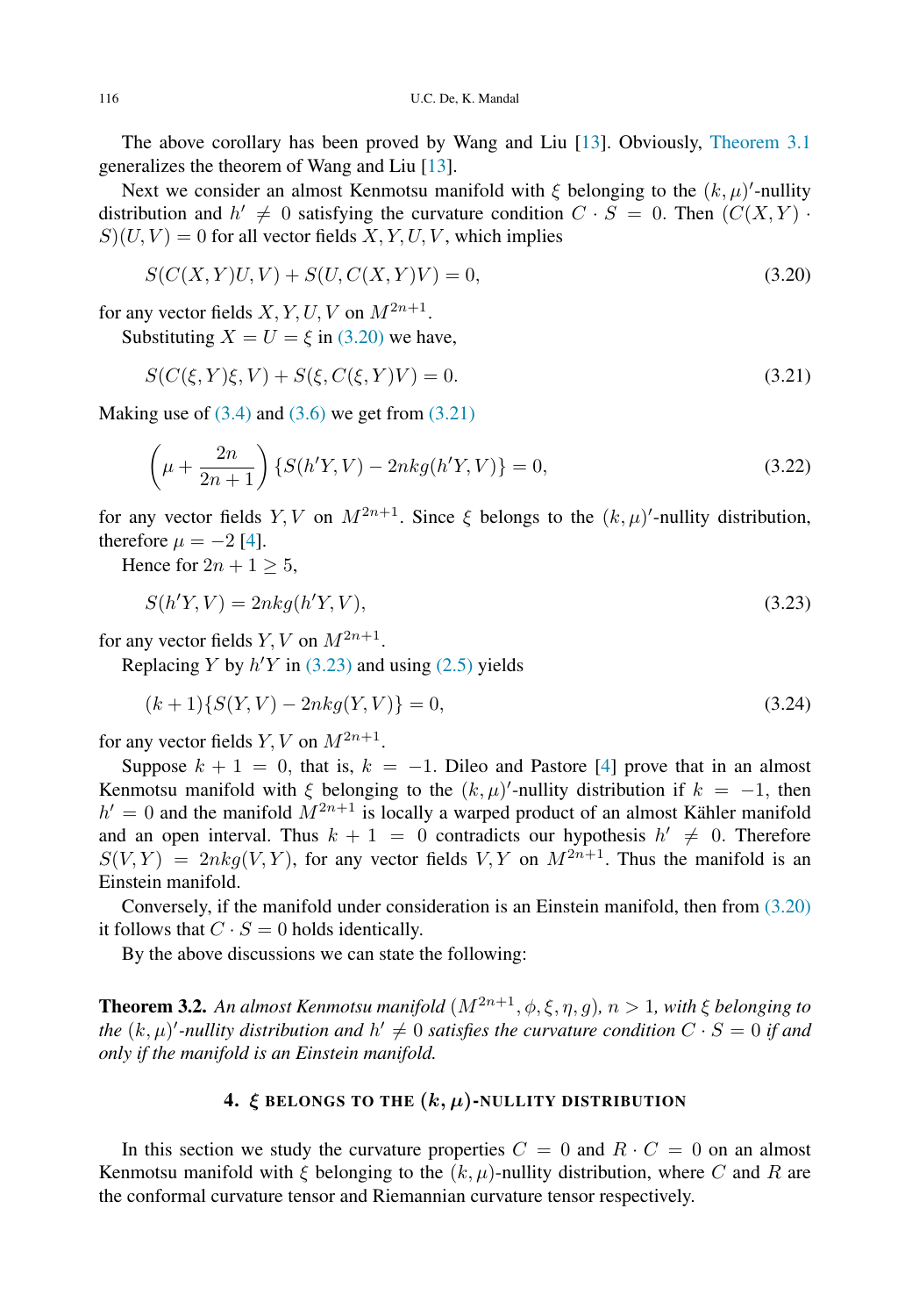From [\(1.2\)](#page-1-1) we have

<span id="page-8-0"></span>
$$
R(X,Y)\xi = k[\eta(Y)X - \eta(X)Y] + \mu[\eta(Y)hX - \eta(X)hY],
$$
\n(4.1)

where  $k, \mu \in \mathbb{R}$ .

<span id="page-8-1"></span>Now we state the following:

**Lemma 4.1** (*Theorem 4.1 of [\[4\]](#page-13-2)*). Let  $M^{2n+1}$  be an almost Kenmotsu manifold of dimension  $2n + 1$ *. Suppose the characteristic vector field*  $\xi$  *belonging to the*  $(k, \mu)$ *-nullity distribution. Then*  $k = -1$ ,  $h = 0$  *and*  $M^{2n+1}$  *is locally a warped product of an open interval and an almost Kahler manifold. ¨*

From  $(4.1)$  and [Lemma 4.1](#page-8-1) we have the following:

$$
R(X,Y)\xi = \eta(X)Y - \eta(Y)X,\tag{4.2}
$$

<span id="page-8-4"></span>
$$
R(\xi, X)Y = -g(X, Y)\xi + \eta(Y)X,\tag{4.3}
$$

<span id="page-8-8"></span><span id="page-8-5"></span>
$$
S(X,\xi) = -2n\eta(X),\tag{4.4}
$$

for any vector fields  $X, Y$  on  $M^{2n+1}$ . Moreover, we have the following:

$$
\eta(R(X,Y)Z) = g(X,Z)\eta(Y) - g(Y,Z)\eta(X),
$$
\n(4.5)

for any vector fields  $X, Y$  on  $M^{2n+1}$ .

Let us consider the manifold  $M^{2n+1}$  be conformally flat, that is,

<span id="page-8-2"></span>
$$
C(X,Y)Z = 0,\t\t(4.6)
$$

for any vector fields  $X, Y, Z$  on  $M^{2n+1}$ .

From  $(3.5)$  and  $(4.6)$  we have

<span id="page-8-3"></span>
$$
R(X,Y)Z = \frac{1}{2n-1} \{ S(Y,Z)X - S(X,Z)Y + g(Y,Z)QX
$$

$$
-g(X,Z)QY \} - \frac{r}{2n(2n-1)} \{ g(Y,Z)X - g(X,Z)Y \}. \tag{4.7}
$$

Substituting  $Z = \xi$  in [\(4.7\)](#page-8-3) and using [\(4.2\),](#page-8-4) [\(4.4\)](#page-8-5) yields

<span id="page-8-6"></span>
$$
\eta(Y)QX - \eta(X)QY = \left(1 + \frac{r}{2n}\right)\{\eta(Y)X - \eta(X)Y\}.
$$
\n(4.8)

Putting  $Y = \xi$  in [\(4.8\)](#page-8-6) and using [\(4.4\)](#page-8-5) we obtain

<span id="page-8-7"></span>
$$
QX = \left(1 + \frac{r}{2n}\right)X - \left(1 + 2n + \frac{r}{2n}\right)\eta(X)\xi.
$$
\n
$$
(4.9)
$$

Taking inner product of  $(4.9)$  with Y we have

$$
S(X,Y) = \left(1 + \frac{r}{2n}\right)g(X,Y) - \left(1 + 2n + \frac{r}{2n}\right)\eta(X)\eta(Y).
$$
 (4.10)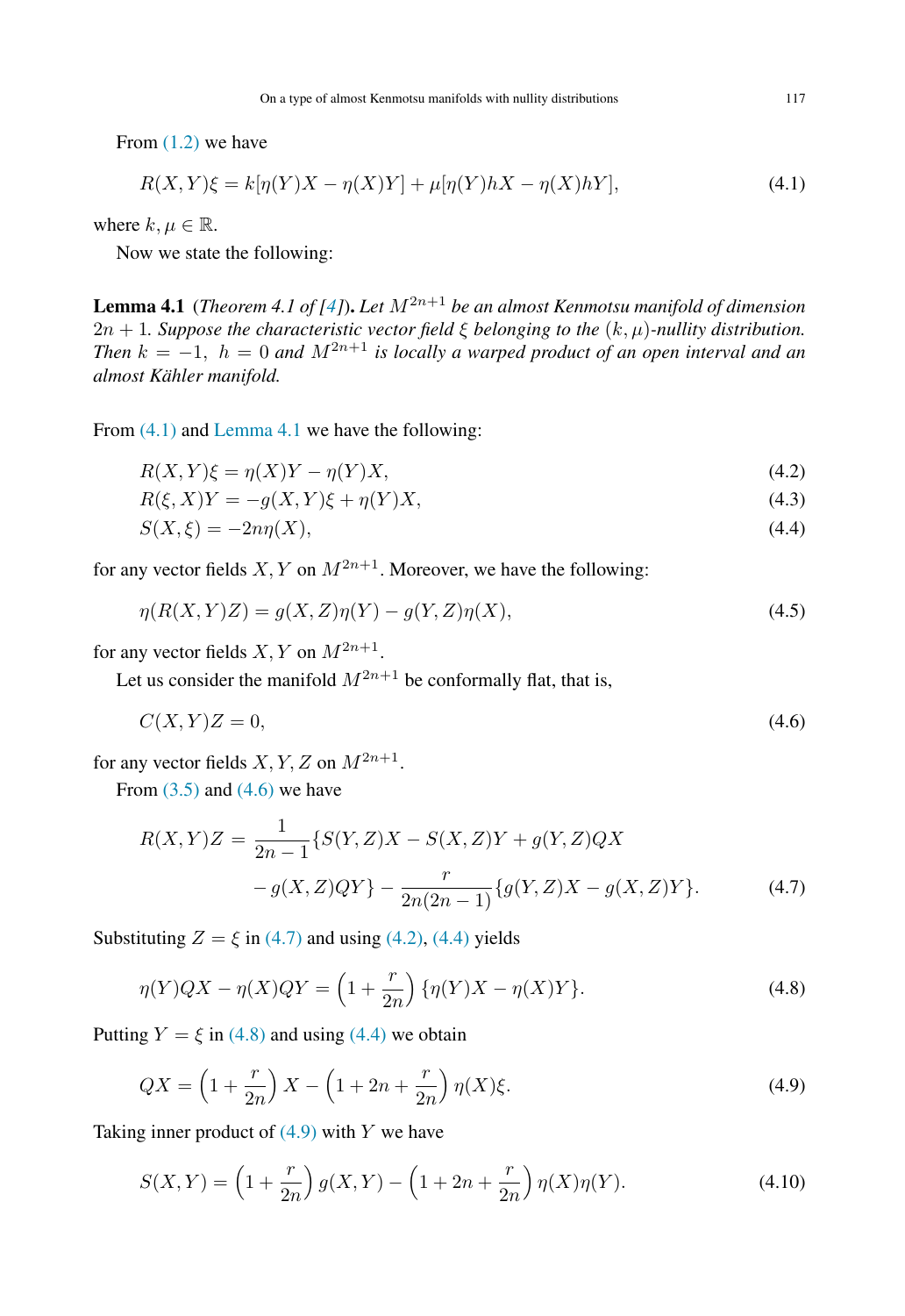Now substituting the values of  $QX$  and  $S(X, Y)$  in the expression of the conformal curvature tensor and considering the hypothesis  $C(X, Y)Z = 0$ , we get

<span id="page-9-0"></span>
$$
R(X,Y)Z = \left(\frac{r+4n}{2n(2n-1)}\right) \{g(Y,Z)X - g(X,Z)Y\}
$$

$$
-\frac{1}{2n-1} \left(1+2n+\frac{r}{2n}\right) \{g(Y,Z)\eta(X)\xi - g(X,Z)\eta(Y)\xi
$$

$$
+\eta(Y)\eta(Z)X - \eta(X)\eta(Z)Y\}. \tag{4.11}
$$

In [\[4\]](#page-13-2), Dileo and Pastore prove that in an almost Kenmotsu manifold with  $\xi$  belonging to the  $(k, \mu)$ -nullity distribution the sectional curvature  $K(X, \xi) = -1$ . From this we get in an almost Kenmotsu manifold with  $\xi$  belonging to the  $(k, \mu)$ -nullity distribution the scalar curvature  $r = -2n(2n + 1)$ .

Thus from  $(4.11)$  we obtain

$$
R(X,Y)Z = -\{g(Y,Z)X - g(X,Z)Y\},\
$$

which implies that the manifold is of constant curvature  $-1$ .

Conversely, if the manifold  $M^{2n+1}$  is of constant curvature  $-1$ , then it can be easily shown that the manifold under consideration is conformally flat.

<span id="page-9-4"></span>Hence we can state the following:

**Proposition 4.1.** *Let*  $(M^{2n+1}, \phi, \xi, \eta, g)$  *be an almost Kenmotsu manifold with*  $\xi$  *belonging to the*  $(k, \mu)$ -nullity distribution. Then  $M^{2n+1}$  is conformally flat if and only if the manifold *is of constant curvature* −1*.*

Using  $(4.3)$ ,  $(4.4)$  and  $(3.5)$  one can easily verify the following:

<span id="page-9-2"></span>
$$
C(\xi, Y)Z = \left(\frac{r+2n}{2n(2n-1)}\right) \{g(Y, Z)\xi - \eta(Z)Y\}
$$

$$
-\frac{1}{2n-1} \{S(Y, Z)\xi - \eta(Z)QY\},\tag{4.12}
$$

for any vector field  $Y, Z$  on  $M^{2n+1}$ .

<span id="page-9-5"></span>Now we prove the following:

**Proposition 4.2.** *Let*  $(M^{2n+1}, \phi, \xi, \eta, q)$  *be an almost Kenmotsu manifold with*  $\xi$  *belonging to the*  $(k, \mu)$ -nullity distribution. Then  $M^{2n+1}$  is Weyl semisymmetric if and only if the *manifold is conformally flat.*

**Proof.** Let  $M^{2n+1}$  be a Weyl semisymmetric almost Kenmotsu manifold with  $\xi$  belongs to the  $(k, \mu)$ -nullity distribution. Therefore  $(R(X, Y) \cdot C)(U, V)W = 0$  for all vector fields  $X, Y, U, V, W$ , which implies

<span id="page-9-1"></span>
$$
R(X,Y)C(U,V)W - C(R(X,Y)U,V)W - C(U,R(X,Y)V)W - C(U,V)R(X,Y)W = 0.
$$
\n(4.13)

Substituting  $X = U = \xi$  in [\(4.13\)](#page-9-1) we have,

<span id="page-9-3"></span>
$$
R(\xi, Y)C(\xi, V)W - C(R(\xi, Y)\xi, V)W - C(\xi, R(\xi, Y)V)W - C(\xi, V)R(\xi, Y)W = 0.
$$
\n(4.14)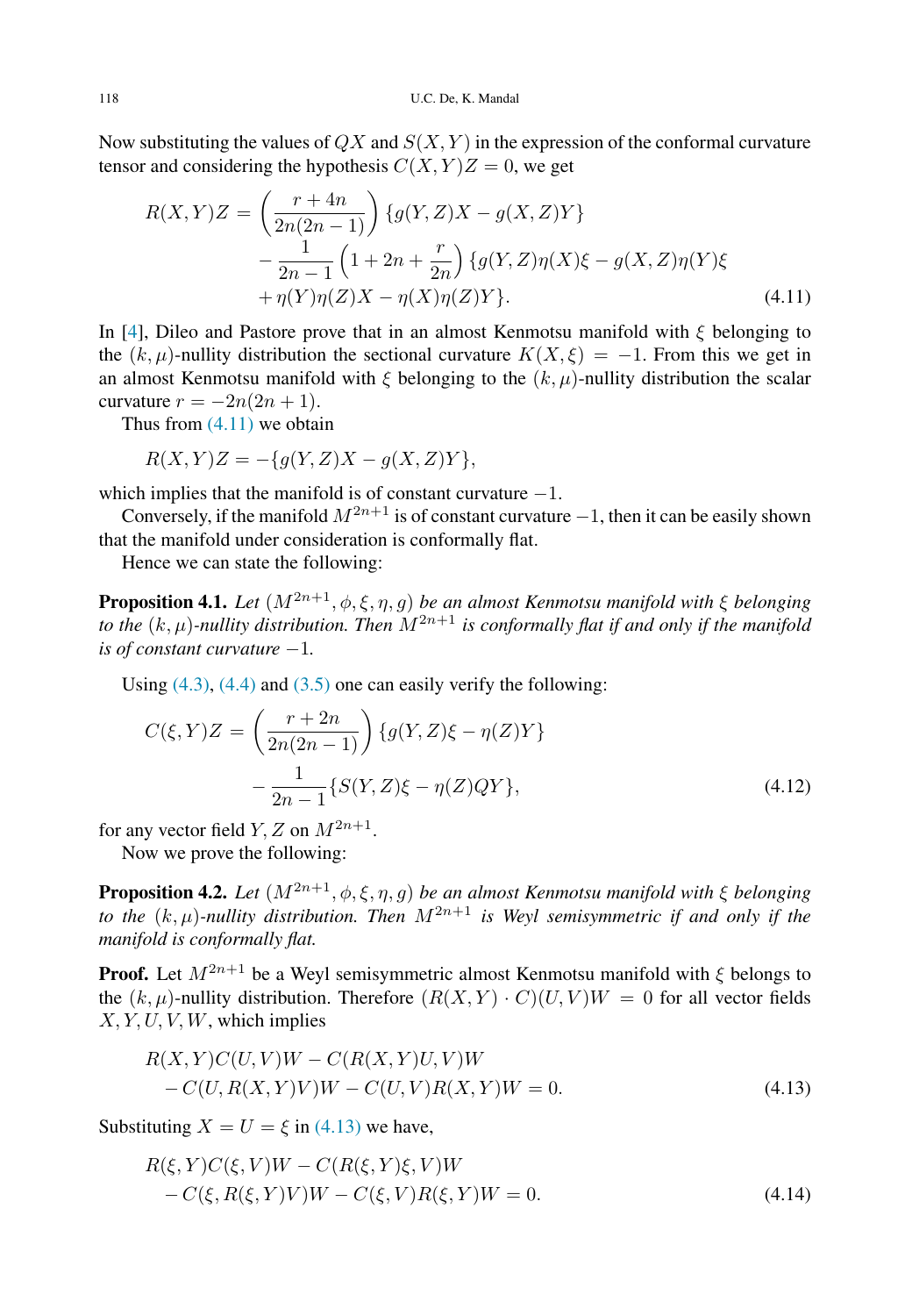Making use of  $(4.3)$  and  $(4.12)$  we get

$$
R(\xi, Y)C(\xi, V)W = \left(\frac{r+2n}{2n(2n-1)}\right) \{g(V, Y)\eta(W)\xi - g(V, W)\eta(Y)\xi + g(V, W)Y - \eta(W)\eta(V)Y\} + \frac{1}{2n-1} \{S(V, W)\eta(Y)\xi - S(V, Y)\eta(W)\xi - S(V, W)Y - 2n\eta(W)\eta(V)Y\},
$$
(4.15)

for any vector field  $Y, V, W$  on  $M^{2n+1}$ .

Again using  $(4.3)$  and  $(4.12)$  we obtain

<span id="page-10-0"></span>
$$
C(R(\xi, Y)\xi, V)W = C(Y, V)W - \left(\frac{r+2n}{2n(2n-1)}\right)
$$
  
× { $g(V, W)\eta(Y)\xi - \eta(W)\eta(Y)V$ }  
+  $\frac{1}{2n-1}$ { $S(V, W)\eta(Y)\xi - \eta(Y)\eta(W)QV$ }, (4.16)

for any vector field  $Y, V, W$  on  $M^{2n+1}$ .

Similarly, it follows from  $(4.3)$  and  $(4.12)$  that

$$
C(\xi, R(\xi, Y)V)W = \left(\frac{r+2n}{2n(2n-1)}\right) \{g(Y, W)\eta(V)\xi - \eta(V)\eta(W)Y\}
$$

$$
-\frac{1}{2n-1} \{S(Y, W)\eta(V)\xi - \eta(W)\eta(V)QY\},\tag{4.17}
$$

for any vector field  $Y, V, W$  on  $M^{2n+1}$ .

With the help of  $(4.3)$  and  $(4.12)$  we have

$$
C(\xi, V)R(\xi, Y)W = \left(\frac{r+2n}{2n(2n-1)}\right) \{g(Y, W)V - g(Y, W)\eta(V)\xi + g(Y, V)\eta(W)\xi - \eta(W)\eta(Y)V\} -\frac{1}{2n-1} \{2ng(Y, W)\eta(V)\xi + g(Y, W)QV + S(V, Y)\eta(W)\xi - \eta(W)\eta(Y)QV\},
$$
(4.18)

for any vector field  $Y, V, W$  on  $M^{2n+1}$ .

Finally, substituting  $(4.15)$ – $(4.18)$  in  $(4.14)$  gives

<span id="page-10-2"></span><span id="page-10-1"></span>
$$
\left(\frac{r+2n}{2n(2n-1)}\right) \{g(V,W)Y - g(Y,W)V\} - C(Y,V)W
$$
  
+ 
$$
\frac{1}{2n-1} \{S(Y,W)\eta(V)\xi - \eta(W)\eta(V)QY + 2ng(Y,W)\eta(V)\xi
$$
  
+ 
$$
g(Y,W)QV - S(V,W)Y - 2n\eta(V)\eta(W)Y\} = 0,
$$
 (4.19)

for any vector field  $Y, V, W$  on  $M^{2n+1}$ .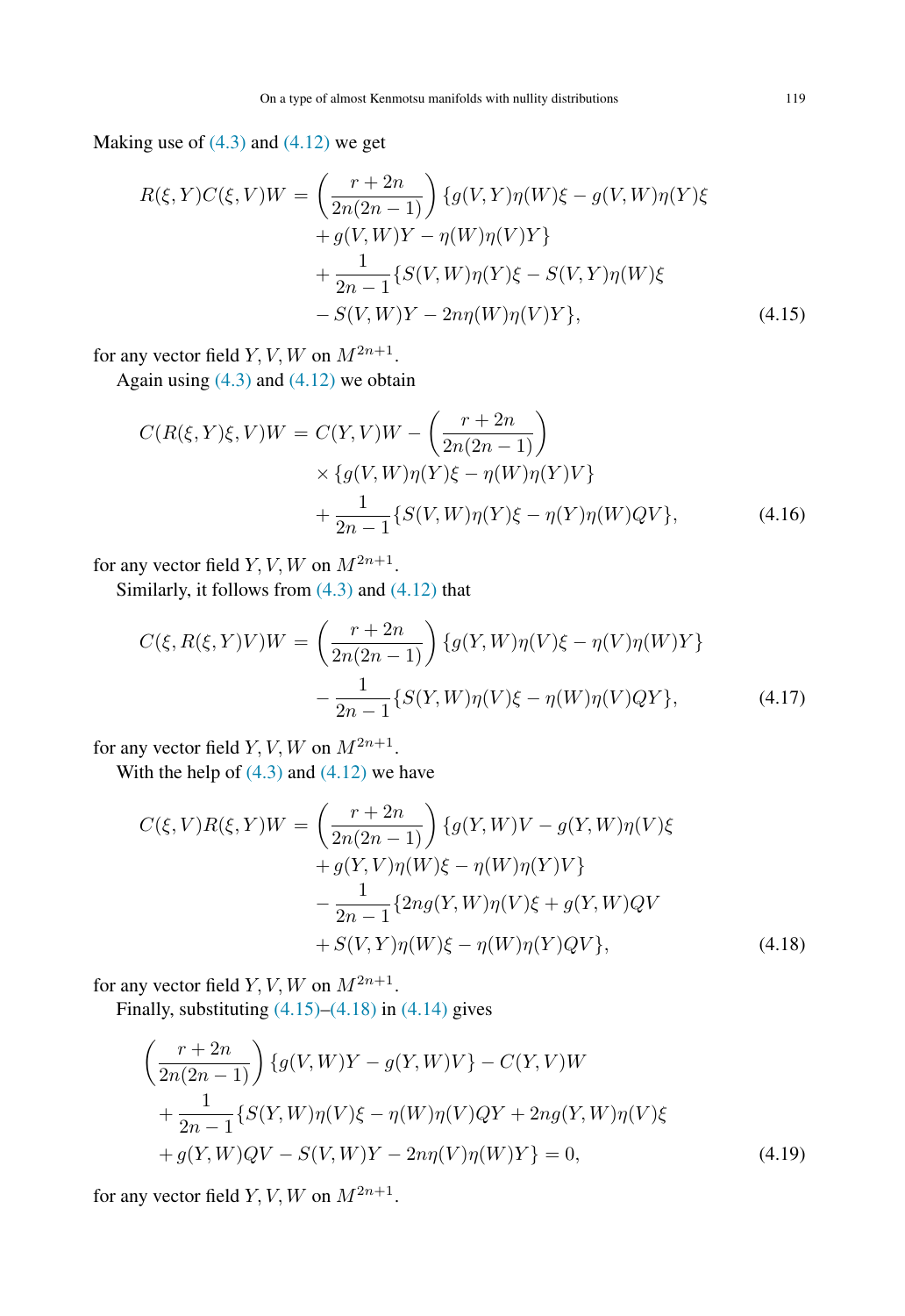Using  $(3.5)$  in  $(4.19)$  yields

<span id="page-11-0"></span>
$$
R(Y, V)W = \frac{1}{2n - 1} \{ g(V, W)Y - g(Y, W)V - 2n\eta(V)\eta(W)Y + S(Y, W)\eta(V)\xi - \eta(V)\eta(W)QY + 2n\eta(Y, W)\eta(V)\xi - S(Y, W)V + g(V, W)QY \}. \tag{4.20}
$$

Contracting  $Y$  in [\(4.20\)](#page-11-0) it follows that

$$
S(V, W) = \left(1 + \frac{r}{2n}\right)g(V, W) - \left(1 + 2n + \frac{r}{2n}\right)\eta(V)\eta(W),\tag{4.21}
$$

for any vector field  $V, W$  on  $M^{2n+1}$ .

Taking inner product of  $(4.19)$  with respect to Z gives

<span id="page-11-1"></span>
$$
\left(\frac{r+2n}{2n(2n-1)}\right) \{g(V,W)g(Y,Z) - g(Y,W)g(V,Z)\} - g(C(Y,V)W,Z) \n+ \frac{1}{2n-1} \{S(Y,W)\eta(V)\eta(Z) - \eta(W)\eta(V)S(Y,Z) + 2ng(Y,W)\eta(V)\eta(Z) \n+ g(Y,W)S(V,Z) - S(V,W)g(Y,Z) - 2n\eta(V)\eta(W)g(Y,Z)\} = 0.
$$
\n(4.22)

Putting the value of  $S(V, W)$  in [\(4.22\)](#page-11-1) one can easily obtain

$$
g(C(Y, V)W, Z) = 0,\t\t(4.23)
$$

that is,  $C(Y, V)W = 0$ , for any vector field Y, V, W on  $M^{2n+1}$ . Hence the manifold is conformally flat.

Conversely, if the manifold is conformally flat then obviously it is Weyl semisymmetric. This completes the proof of the proposition.  $\Box$ 

<span id="page-11-2"></span>From [Propositions 4.1](#page-9-4) and [4.2](#page-9-5) we obtain the following:

**Theorem 4.1.** An almost Kenmotsu manifold  $M^{2n+1}(n > 1)$  with  $\xi$  belonging to the  $(k, \mu)$ *nullity distribution is Weyl semisymmetric if and only if the manifold is of constant curvature* −1*.*

Since conformally symmetric manifold ( $\nabla C = 0$ ) implies  $R \cdot C = 0$ , therefore from [Theorem 4.1](#page-11-2) we can state the following:

**Corollary 4.1.** An almost Kenmotsu manifold  $M^{2n+1}(n > 1)$  with  $\xi$  belonging to the (k, µ)*-nullity distribution is conformally symmetric if and only if the manifold is of constant curvature* −1*.*

Since  $R \cdot R = 0$  implies  $R \cdot C = 0$ , we obtain the following:

**Corollary 4.2.** An almost Kenmotsu manifold  $M^{2n+1}(n > 1)$  with  $\xi$  belonging to the  $(k, \mu)$ *nullity distribution is semisymmetric if and only if the manifold is of constant curvature* −1*.* 

The above corollary has been proved by Wang and Liu [\[13\]](#page-14-5).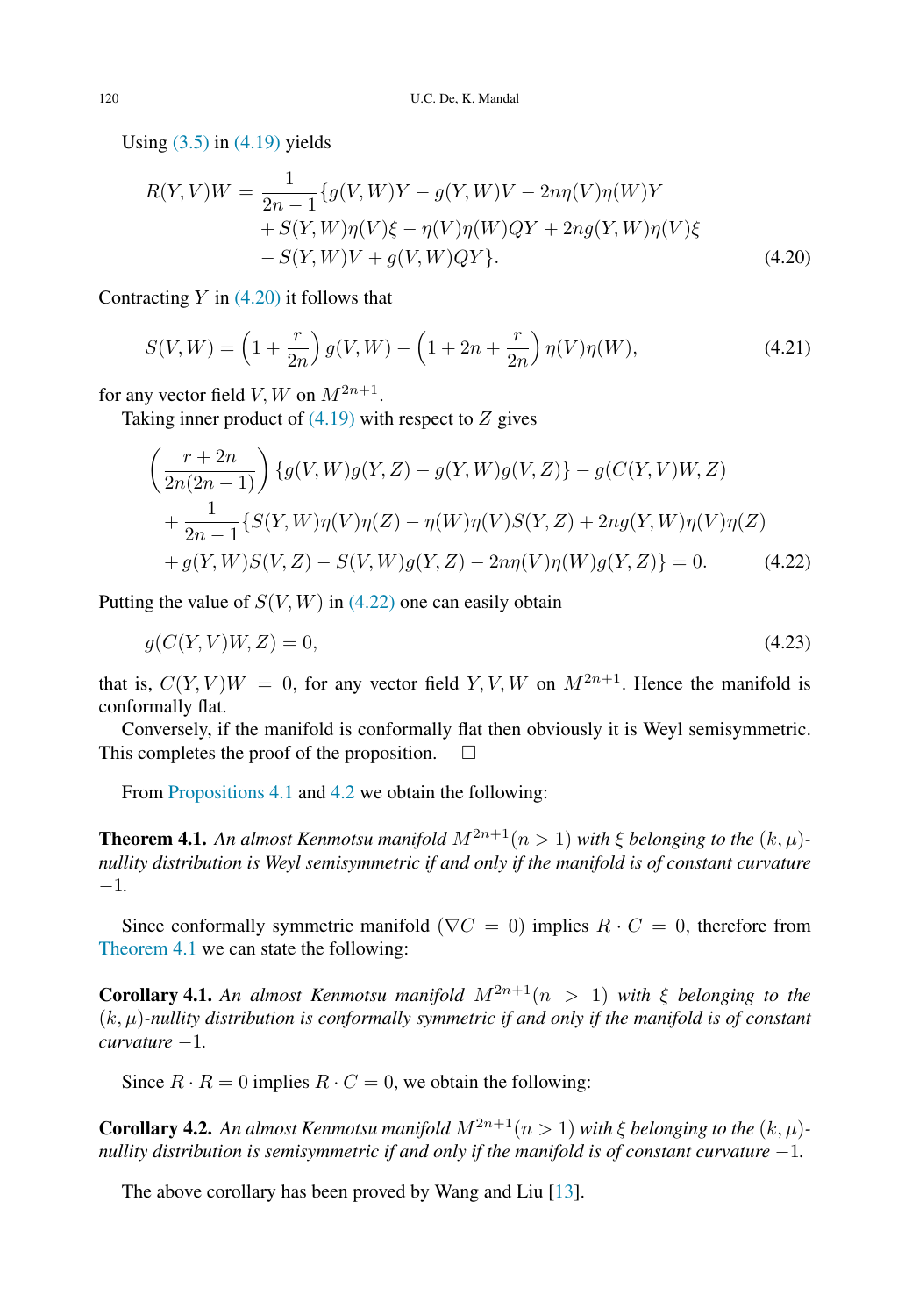### 5. EXAMPLE OF A 5-DIMENSIONAL ALMOST KENMOTSU MANIFOLD

In this section, we construct an example of an almost Kenmotsu manifold such that  $\xi$ belongs to the  $(k, \mu)'$ -nullity distribution and  $h' \neq 0$ , which is an Einstein manifold. We consider 5-dimensional manifold  $M = \{(x, y, z, u, v) \in \mathbb{R}^5\}$ , where  $(x, y, z, u, v)$  are the standard coordinates in  $\mathbb{R}^5$ . Let  $\xi$ ,  $e_2$ ,  $e_3$ ,  $e_4$ ,  $e_5$  be five vector fields in  $\mathbb{R}^5$  which satisfies [\[4\]](#page-13-2)

$$
[\xi, e_2] = -2e_2, \qquad [\xi, e_3] = -2e_3, \qquad [\xi, e_4] = 0, \qquad [\xi, e_5] = 0,
$$
  

$$
[e_i, e_j] = 0, \quad \text{where } i, j = 2, 3, 4, 5.
$$

Let  $q$  be the Riemannian metric defined by

$$
g(\xi, \xi) = g(e_2, e_2) = g(e_3, e_3) = g(e_4, e_4) = g(e_5, e_5) = 1
$$
  
and 
$$
g(\xi, e_i) = g(e_i, e_j) = 0 \text{ for } i \neq j; i, j = 2, 3, 4, 5.
$$

Let  $\eta$  be the 1-form defined by

$$
\eta(Z) = g(Z, \xi),
$$

for any  $Z \in \chi(M)$ . Let  $\phi$  be the  $(1, 1)$ -tensor field defined by

$$
\phi(\xi) = 0,
$$
\n $\phi(e_2) = e_4,$ \n $\phi(e_3) = e_5,$ \n $\phi(e_4) = -e_2,$ \n $\phi(e_5) = -e_3.$ 

Using the linearity of  $\phi$  and g we have

$$
\eta(\xi) = 1, \qquad \phi^2 Z = -Z + \eta(Z)\xi
$$

and

$$
g(\phi Z, \phi U) = g(Z, U) - \eta(Z)\eta(U),
$$

for any  $Z, U \in \chi(M)$ . Moreover,

$$
h'\xi = 0
$$
,  $h'e_2 = e_2$ ,  $h'e_3 = e_3$ ,  $h'e_4 = -e_4$ ,  $h'e_5 = -e_5$ .

The Levi-Civita connection  $\nabla$  of the metric tensor g is given by Koszul's formula which is given by

$$
2g(\nabla_X Y, Z) = Xg(Y, Z) + Yg(Z, X) - Zg(X, Y) - g(X, [Y, Z]) - g(Y, [X, Z]) + g(Z, [X, Y]).
$$

Using Koszul's formula we get the following:

$$
\begin{aligned} \nabla_{\xi}\xi&=0, &\nabla_{\xi}e_{2}=0, &\nabla_{\xi}e_{3}=0, &\nabla_{\xi}e_{4}=0, &\nabla_{\xi}e_{5}=\xi, \\ \nabla_{e_{2}}\xi&=2e_{2}, &\nabla_{e_{2}}e_{2}=-2\xi, &\nabla_{e_{2}}e_{3}=0, &\nabla_{e_{2}}e_{4}=0, &\nabla_{e_{2}}e_{5}=0, \\ \nabla_{e_{3}}\xi&=2e_{3}, &\nabla_{e_{3}}e_{2}=0, &\nabla_{e_{3}}e_{3}=-2\xi, &\nabla_{e_{3}}e_{4}=0, &\nabla_{e_{3}}e_{5}=0, \\ \nabla_{e_{4}}\xi&=0, &\nabla_{e_{4}}e_{2}=0, &\nabla_{e_{4}}e_{3}=0, &\nabla_{e_{4}}e_{4}=0, &\nabla_{e_{4}}e_{5}=0, \\ \nabla_{e_{5}}\xi&=0, &\nabla_{e_{5}}e_{2}=0, &\nabla_{e_{5}}e_{3}=0, &\nabla_{e_{5}}e_{4}=0, &\nabla_{e_{5}}e_{5}=0. \end{aligned}
$$

In view of the above relations we have

$$
\nabla_X \xi = -\phi^2 X + h' X,
$$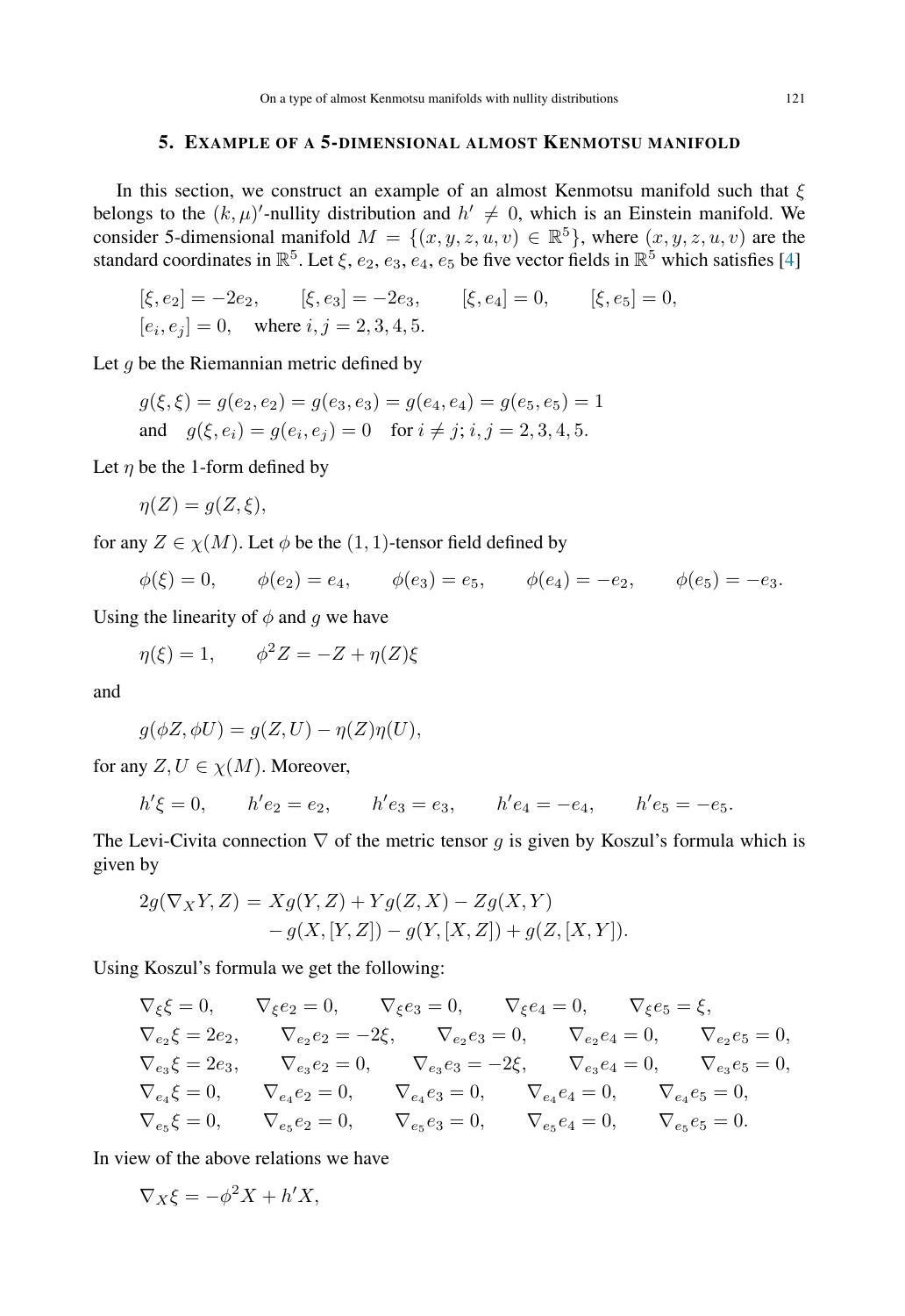for any  $X \in \chi(M)$ . Therefore, the structure  $(\phi, \xi, \eta, g)$  is an almost contact metric structure such that  $d\eta = 0$  and  $d\Phi = 2\eta \wedge \Phi$ , so that M is an almost Kenmotsu manifold.

By the above results, we can easily obtain the components of the curvature tensor  $R$  as follows:

$$
R(\xi, e_2)\xi = 4e_2, \qquad R(\xi, e_2)e_2 = -4\xi, \qquad R(\xi, e_3)\xi = 4e_3,
$$
  
\n
$$
R(\xi, e_3)e_3 = -4\xi,
$$
  
\n
$$
R(\xi, e_4)\xi = R(\xi, e_4)e_4 = R(\xi, e_5)\xi = R(\xi, e_5)e_5 = 0,
$$
  
\n
$$
R(e_2, e_3)e_2 = 4e_3, \qquad R(e_2, e_3)e_3 = -4e_2, \qquad R(e_2, e_4)e_2 = R(e_2, e_4)e_4 = 0,
$$
  
\n
$$
R(e_2, e_5)e_2 = R(e_2, e_5)e_5 = R(e_3, e_4)e_3 = R(e_3, e_4)e_4 = 0,
$$
  
\n
$$
R(e_3, e_5)e_3 = R(e_3, e_5)e_5 = R(e_4, e_5)e_4 = R(e_4, e_5)e_5 = 0.
$$

With the help of the expressions of the curvature tensor we conclude that the characteristic vector field  $\xi$  belongs to the  $(k, \mu)'$ -nullity distribution, with  $k = -2$  and  $\mu = -2$ .

Using the expressions of the curvature tensor we find the values of the Ricci tensor  $S$  as follows:

$$
S(\xi, \xi) = S(e_2, e_2) = S(e_3, e_3) = -8, \qquad S(e_4, e_4) = S(e_5, e_5) = 0.
$$

Since  $\{\xi, e_2, e_3, e_4, e_5\}$  forms a basis, any vector field  $X, Y \in \chi(M)$  can be written as

$$
X = a_1\xi + a_2e_2 + a_3e_3 + a_4e_4 + a_5e_5
$$

and

$$
Y = b_1\xi + b_2e_2 + b_3e_3 + b_4e_4 + b_5e_5,
$$

where  $a_1, a_2, a_3, a_4, a_5, b_1, b_2, b_3, b_4, b_5 \in \mathbb{R} \setminus \{0\}$  such that  $a_4b_4 + a_5b_5 = 0$ . Hence,

$$
g(X,Y) = a_1b_1 + a_2b_2 + a_3b_3
$$

and

$$
S(X,Y) = -8(a_1b_1 + a_2b_2 + a_3b_3).
$$

Therefore, we see that  $S(X, Y) = -8g(X, Y)$ , that is, the manifold M is an Einstein manifold.

Thus, [Theorem 3.2](#page-7-4) is verified.

#### **REFERENCES**

- <span id="page-13-3"></span>[1] D.[E. Blair, Contact manifold in Riemannian geometry, in: Lecture Notes on Mathematics, vol. 509, Springer,](http://refhub.elsevier.com/S1319-5166(16)30001-9/sbref1) Berlin, 1976.
- <span id="page-13-4"></span>[2] D.E. Blair, Riemannian geometry on contact and symplectic manifolds, Progr. Math., 203.
- <span id="page-13-1"></span>[3] D.[E. Blair, T. Koufogiorgos, B.J. Papantoniou, Contact metric manifolds satisfying a nullity condition, Israel.](http://refhub.elsevier.com/S1319-5166(16)30001-9/sbref3) J. Math. 91 (1995) 189–214.
- <span id="page-13-2"></span>[4] G. [Dileo, A.M. Pastore, Almost Kenmotsu manifolds and nullity distributions, J. Geom. 93 \(2009\) 46–61.](http://refhub.elsevier.com/S1319-5166(16)30001-9/sbref4)
- <span id="page-13-5"></span>[5] G. [Dileo, A.M. Pastore, Almost Kenmotsu manifolds and local symmetry, Bull. Belg. Math. Soc. Simon Stevin](http://refhub.elsevier.com/S1319-5166(16)30001-9/sbref5) 14 (2007) 343–354.
- <span id="page-13-6"></span>[6] G. [Dileo, A.M. Pastore, Almost Kenmotsu manifolds with a condition of](http://refhub.elsevier.com/S1319-5166(16)30001-9/sbref6) η-parallelism, Differential Geom. Appl. 27 (2009) 671–679.
- <span id="page-13-0"></span>[7] A. [Gray, Spaces of constancy of curvature operators, Proc. Amer. Math. Soc. 17 \(1966\) 897–902.](http://refhub.elsevier.com/S1319-5166(16)30001-9/sbref7)